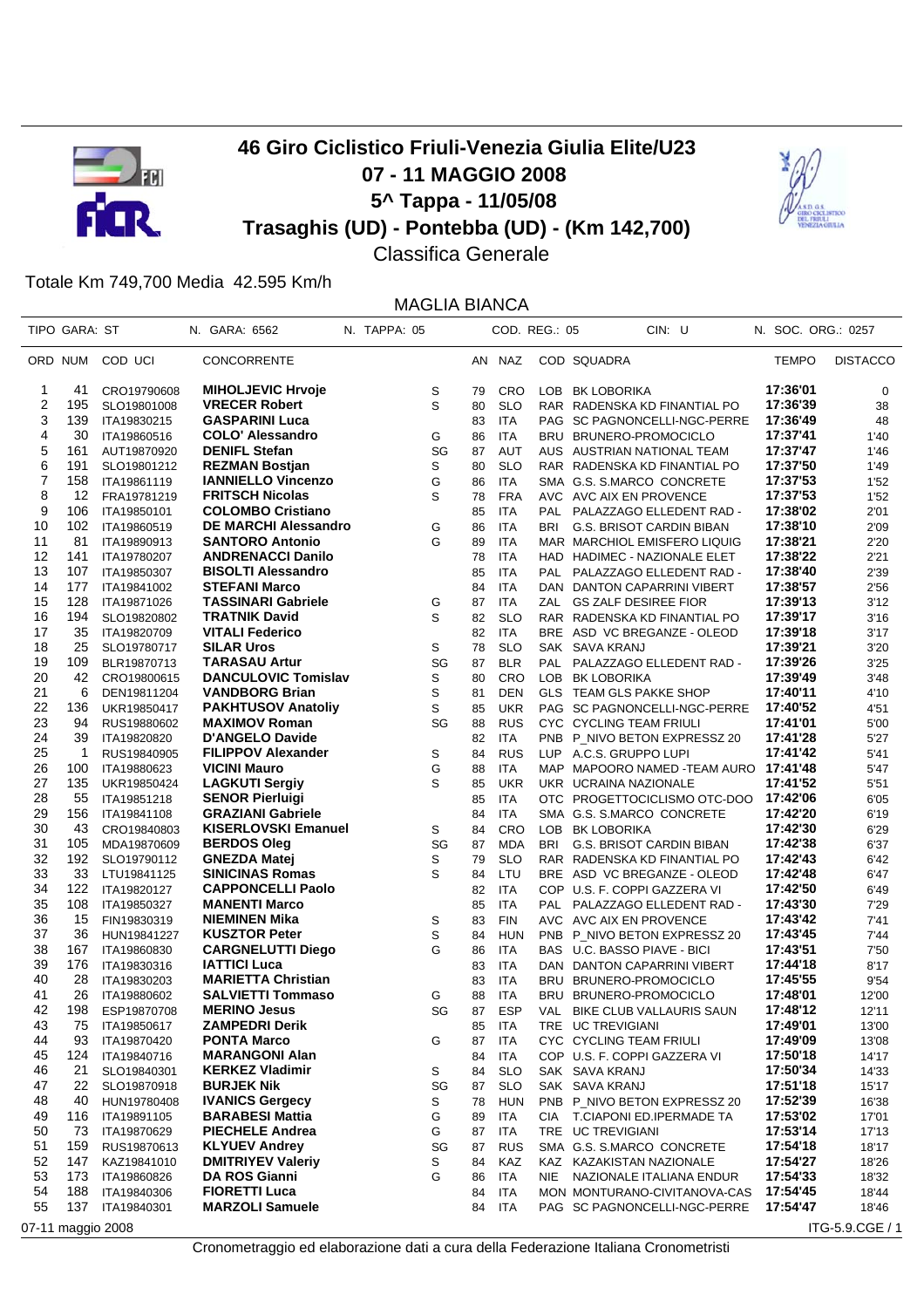| ORD        | NUM       | COD UCI                    | CONCORRENTE                                          |         | AN       | NAZ                      |                          | COD SQUADRA                                                  | <b>TEMPO</b>         | <b>DISTACCO</b> |
|------------|-----------|----------------------------|------------------------------------------------------|---------|----------|--------------------------|--------------------------|--------------------------------------------------------------|----------------------|-----------------|
| 56         | 180       | ITA19870109                | <b>CANESCHI Lorenzo</b>                              | G       | 87       | <b>ITA</b>               |                          | DAN DANTON CAPARRINI VIBERT                                  | 17:55'00             | 18'59           |
| 57         | 5         | RUS19870925                | <b>SEREBRYAKOV Alexander</b>                         | SG      | 87       | <b>RUS</b>               | LUP                      | A.C.S. GRUPPO LUPI                                           | 17:55'17             | 19'16           |
| 58         | 114       | ITA19851017                | <b>CANZINI Adram</b>                                 |         | 85       | <b>ITA</b>               |                          | POD GS PODENZANO - JUVENES S                                 | 17:55'44             | 19'43           |
| 59         | 113       | ITA19860307                | <b>MARGUTTI Damiano</b>                              | G       | 86       | <b>ITA</b>               |                          | POD GS PODENZANO - JUVENES S                                 | 17:56'29             | 20'28           |
| 60         | 84        | ITA19860408                | <b>CORAZZIN Albino</b>                               | G       | 86       | <b>ITA</b>               |                          | MAR MARCHIOL EMISFERO LIQUIG                                 | 17:57'44             | 21'43           |
| 61         | 162       | AUT19870103                | <b>LUDESCHER Phillip</b>                             | SG      | 87       | <b>AUT</b>               |                          | AUS AUSTRIAN NATIONAL TEAM                                   | 17:58'42             | 22'41           |
| 62         | 146       | KAZ19850103                | <b>RENEV Sergey</b>                                  | S       | 85       | KAZ                      |                          | KAZ KAZAKISTAN NAZIONALE                                     | 17:59'03             | 23'02           |
| 63         | 193       | SLO19820726                | <b>STRGAR Matic</b>                                  | S       | 82       | <b>SLO</b>               |                          | RAR RADENSKA KD FINANTIAL PO                                 | 17:59'29             | 23'28           |
| 64<br>65   | 18        | NOR19830607                | <b>SANGNES Even</b>                                  | S       | 83       | <b>NOR</b><br><b>BEL</b> | TTA                      | TEAM TREK - ADECCO                                           | 17:59'33             | 23'32           |
| 66         | 60<br>120 | BEL19840121<br>UZB19840518 | <b>VAN GESTEL Niek</b><br><b>VOLIK Konstantin</b>    | S<br>S  | 84<br>84 | <b>UZB</b>               | <b>PZC</b><br><b>CIA</b> | <b>PROFEL - PRORACE CT</b><br>T.CIAPONI ED.IPERMADE TA       | 17:59'33<br>17:59'33 | 23'32<br>23'32  |
| 67         | 150       | KAZ19840512                | <b>IGLINSKIY Valentin</b>                            | S       | 84       | KAZ                      | <b>KAZ</b>               | KAZAKISTAN NAZIONALE                                         | 17:59'41             | 23'40           |
| 68         | 189       | ITA19861008                | <b>DI DOMIZIO Simone</b>                             | G       | 86       | <b>ITA</b>               |                          | MON MONTURANO-CIVITANOVA-CAS                                 | 17:59'43             | 23'42           |
| 69         | 103       | ITA19860815                | <b>CORRA' Paolo</b>                                  | G       | 86       | <b>ITA</b>               | <b>BRI</b>               | <b>G.S. BRISOT CARDIN BIBAN</b>                              | 17:59'49             | 23'48           |
| 70         | 66        | ITA19870723                | <b>BETTI Emiliano</b>                                | G       | 87       | <b>ITA</b>               |                          | GRA GRAGNANO SPORTING CLUB                                   | 18:00'02             | 24'01           |
| 71         | 70        | ITA19871105                | <b>RUFO Giuseppe</b>                                 | G       | 87       | <b>ITA</b>               |                          | GRA GRAGNANO SPORTING CLUB                                   | 18:00'04             | 24'03           |
| 72         | 133       | UKR19810413                | <b>KONONENKO Roman</b>                               | S       | 81       | <b>UKR</b>               |                          | UKR UCRAINA NAZIONALE                                        | 18:01'09             | 25'08           |
| 73         | 68        | ITA19861002                | <b>LIQUORI Sante Marco</b>                           | G       | 86       | <b>ITA</b>               |                          | GRA GRAGNANO SPORTING CLUB                                   | 18:02'40             | 26'39           |
| 74         | 121       | ITA19880519                | <b>CEOLA Mattia</b>                                  | G       | 88       | <b>ITA</b>               |                          | COP U.S. F. COPPI GAZZERA VI                                 | 18:03'44             | 27'43           |
| 75         | 74        | ITA19850523                | <b>VIVIAN Marco</b>                                  |         | 85       | <b>ITA</b>               |                          | TRE UC TREVIGIANI                                            | 18:03'56             | 27'55           |
| 76<br>77   | 101       | ITA19850503                | <b>PADOAN Marco</b>                                  |         | 85       | <b>ITA</b>               | <b>BRI</b>               | <b>G.S. BRISOT CARDIN BIBAN</b>                              | 18:04'13             | 28'12           |
| 78         | 58<br>163 | BEL19801022                | <b>ONGENA Thomas</b><br><b>KRIZEK Matthias</b>       | S<br>SG | 80<br>88 | <b>BEL</b><br><b>AUT</b> | <b>AUS</b>               | PZC PROFEL - PRORACE CT<br>AUSTRIAN NATIONAL TEAM            | 18:04'51<br>18:04'53 | 28'50           |
| 79         | 34        | AUT19880929<br>ITA19870414 | <b>TAPPARELLO Marco</b>                              | G       | 87       | <b>ITA</b>               |                          | BRE ASD VC BREGANZE - OLEOD                                  | 18:05'07             | 28'52<br>29'06  |
| 80         | 131       | UKR19791121                | <b>POLATAYKO Lyubomyr</b>                            | S       | 79       | <b>UKR</b>               |                          | UKR UCRAINA NAZIONALE                                        | 18:06'22             | 30'21           |
| 81         | 65        | ITA19880312                | <b>PADOIN Francesco</b>                              | G       | 88       | <b>ITA</b>               |                          | MOR MORO-SSCOTT-BICYCLE LINE                                 | 18:07'10             | 31'09           |
| 82         | 134       | UKR19830616                | <b>POPKOV Vitalyi</b>                                | S       | 83       | <b>UKR</b>               |                          | UKR UCRAINA NAZIONALE                                        | 18:07'22             | 31'21           |
| 83         | 97        | ITA19821206                | <b>NEGRI Fabio</b>                                   |         | 82       | <b>ITA</b>               |                          | MAP MAPOORO NAMED -TEAM AURO                                 | 18:07'56             | 31'55           |
| 84         | 47        | ITA19891008                | <b>TINCANI Andrea</b>                                | G       | 89       | <b>ITA</b>               | FIL.                     | FILMOP RAMONDA BOTTOLI P                                     | 18:07'58             | 31'57           |
| 85         | 165       | AUT19881024                | <b>SCHORN Daniel</b>                                 | SG      | 88       | AUT                      |                          | AUS AUSTRIAN NATIONAL TEAM                                   | 18:07'58             | 31'57           |
| 86         | 11        | FRA19860117                | <b>BARLE Florent</b>                                 | SG      | 86       | <b>FRA</b>               |                          | AVC AVC AIX EN PROVENCE                                      | 18:08'02             | 32'01           |
| 87         | 23        | AUT19750427                | <b>FALTHAINER Werner</b>                             | S       | 75       | <b>AUT</b>               |                          | SAK SAVA KRANJ                                               | 18:08'16             | 32'15           |
| 88         | 164       | AUT19860728                | <b>POLL Stefan</b>                                   | SG      | 86       | <b>AUT</b>               |                          | AUS AUSTRIAN NATIONAL TEAM                                   | 18:08'16             | 32'15           |
| 89<br>90   | 72<br>140 | ITA19831020                | <b>BATTISTELLA Davide</b><br><b>CANZIANI Daniele</b> |         | 83<br>85 | <b>ITA</b><br><b>ITA</b> |                          | TRE UC TREVIGIANI                                            | 18:08'29<br>18:08'31 | 32'28           |
| 91         | 190       | ITA19850725<br>ITA19861121 | D'ELPIDIO Massimo                                    | G       | 86       | <b>ITA</b>               |                          | PAG SC PAGNONCELLI-NGC-PERRE<br>MON MONTURANO-CIVITANOVA-CAS | 18:08'34             | 32'30<br>32'33  |
| 92         | 45        | SLO19850103                | <b>OGRIZ Vid</b>                                     | S       | 85       | <b>SLO</b>               |                          | LOB BK LOBORIKA                                              | 18:08'36             | 32'35           |
| 93         | 78        | GBR19880816                | <b>BELLIS Jonathan</b>                               | SG      | 88       | <b>GBR</b>               |                          | GBR GREAT BRITAIN CYCLING TE                                 | 18:09'08             | 33'07           |
| 94         | 171       | ITA19851211                | <b>BIOLO Gianpaolo</b>                               |         | 85       | <b>ITA</b>               | <b>NIE</b>               | NAZIONALE ITALIANA ENDUR                                     | 18:09'14             | 33'13           |
| 95         | 38        | HUN19851231                | <b>HAISZER Akos</b>                                  | S       | 85       | <b>HUN</b>               | <b>PNB</b>               | P_NIVO BETON EXPRESSZ 20                                     | 18:09'15             | 33'14           |
| 96         | 79        | GBR19880304                | <b>BURKE Steven</b>                                  | SG      | 88       | <b>GBR</b>               |                          | GBR GREAT BRITAIN CYCLING TE                                 | 18:09'17             | 33'16           |
| 97         | 32        | ITA19861202                | <b>FERRARO Damiano</b>                               | G       | 86       | <b>ITA</b>               | <b>BRE</b>               | ASD VC BREGANZE - OLEOD                                      | 18:09'20             | 33'19           |
| 98         | 172       | ITA19800707                | <b>CICCONE Angelo</b>                                |         | 80       | <b>ITA</b>               | <b>NIE</b>               | NAZIONALE ITALIANA ENDUR                                     | 18:09'26             | 33'25           |
| 99         | 91        | ITA19861222                | <b>BONIFETTO Federico</b>                            | G       | 86       | <b>ITA</b>               |                          | CYC CYCLING TEAM FRIULI                                      | 18:09'58             | 33'57           |
| 100        | 67<br>169 | ITA19861106                | <b>GITTO Luigi</b><br><b>CAVASIN Daniele</b>         | G<br>G  | 86       | ITA                      |                          | GRA GRAGNANO SPORTING CLUB                                   | 18:09'58<br>18:10'01 | 33'57           |
| 101<br>102 | 181       | ITA19881117<br>ITA19850726 | <b>BOIFAVA Simone</b>                                |         | 88<br>85 | <b>ITA</b><br><b>ITA</b> |                          | BAS U.C. BASSO PIAVE - BICI<br>GAV GS GAVARDO TECMOR         | 18:10'12             | 34'00<br>34'11  |
| 103        | 95        | ITA19831223                | ZANELLA Manolo                                       |         | 83       | ITA                      |                          | CYC CYCLING TEAM FRIULI                                      | 18:10'23             | 34'22           |
| 104        | 185       | RUS19880801                | <b>KHOLODOV Alexander</b>                            | SG      | 88       | <b>RUS</b>               |                          | GAV GS GAVARDO TECMOR                                        | 18:10'24             | 34'23           |
| 105        | 178       | ITA19841218                | <b>BANI Lorenzo</b>                                  |         | 84       | <b>ITA</b>               |                          | DAN DANTON CAPARRINI VIBERT                                  | 18:10'47             | 34'46           |
| 106        | 52        | ITA19851023                | <b>CAMPA Rudy</b>                                    |         | 85       | ITA                      |                          | OTC PROGETTOCICLISMO OTC-DOO                                 | 18:10'57             | 34'56           |
| 107        | 119       | ITA19880302                | <b>TIRACORRENDO Lorenzo</b>                          | G       | 88       | <b>ITA</b>               | <b>CIA</b>               | T.CIAPONI ED.IPERMADE TA                                     | 18:11'05             | 35'04           |
| 108        | 85        | ITA19880302                | <b>COTESTA Leandro</b>                               | G       | 88       | <b>ITA</b>               |                          | MAR MARCHIOL EMISFERO LIQUIG                                 | 18:11'17             | 35'16           |
| 109        | 10        | DEN19860420                | <b>JORGENSEN Jonas Aaen</b>                          | SG      | 86       | <b>DEN</b>               |                          | GLS TEAM GLS PAKKE SHOP                                      | 18:11'20             | 35'19           |
| 110        | 83        | ITA19850311                | <b>BUTTAZZONI Alex</b>                               |         | 85       | ITA                      |                          | MAR MARCHIOL EMISFERO LIQUIG                                 | 18:11'41             | 35'40           |
| 111        | 20        | NOR19771227                | <b>THORESEN Jorn-Henrik</b>                          | S       | 77       | <b>NOR</b>               |                          | TTA TEAM TREK - ADECCO                                       | 18:12'08             | 36'07           |
| 112<br>113 | 203<br>56 | JPN19780227                | <b>MIYAZAWA Takashi</b><br><b>BLUEKENS Jan</b>       | S       | 78       | <b>JPN</b><br><b>BEL</b> |                          | EQA MEITAN HOMPO-GDR                                         | 18:12'11<br>18:12'35 | 36'10           |
| 114        | 187       | BEL19811006<br>ITA19870729 | <b>POSTACCHINI Roberto</b>                           | S<br>G  | 81<br>87 | <b>ITA</b>               |                          | PZC PROFEL - PRORACE CT<br>MON MONTURANO-CIVITANOVA-CAS      | 18:12'40             | 36'34<br>36'39  |
| 115        | 76        | GBR19881003                | <b>DOWSETT Alex</b>                                  | SG      | 88       | <b>GBR</b>               |                          | GBR GREAT BRITAIN CYCLING TE                                 | 18:12'41             | 36'40           |
| 116        | 24        | SLO19840902                | <b>ILESIC Aldo Ino</b>                               | S       | 84       | <b>SLO</b>               |                          | SAK SAVA KRANJ                                               | 18:12'47             | 36'46           |
| 117        | 166       | ITA19881116                | <b>LORENZON Marco</b>                                | G       | 88       | <b>ITA</b>               |                          | BAS U.C. BASSO PIAVE - BICI                                  | 18:12'48             | 36'47           |
| 118        | 157       | ITA19880308                | <b>IANNIELLO Maurizio</b>                            | G       | 88       | <b>ITA</b>               |                          | SMA G.S. S.MARCO CONCRETE                                    | 18:12'50             | 36'49           |
| 119        | 59        | GBR19870711                | <b>SHAND Daniel</b>                                  | SG      | 87       | <b>GBR</b>               |                          | PZC PROFEL - PRORACE CT                                      | 18:13'30             | 37'29           |
| 120        | 80        | GBR1989082                 | <b>McEVOY Jonathan</b>                               | SG      | 89       | <b>GBR</b>               |                          | GBR GREAT BRITAIN CYCLING TE                                 | 18:13'54             | 37'53           |
| 121        | 62        | ITA19870502                | <b>SAVORGNANO Gabriele</b>                           | G       | 87       | <b>ITA</b>               |                          | MOR MORO-SSCOTT-BICYCLE LINE                                 | 18:14'05             | 38'04           |
| 122        | 130       | ITA19880106                | <b>BENFATTO Marco</b>                                | G       | 88       | <b>ITA</b>               | ZAL                      | <b>GS ZALF DESIREE FIOR</b>                                  | 18:14'08             | 38'07           |
| 123<br>124 | 63<br>148 | ITA19841110<br>KAZ19850112 | <b>ROSOLEN Eddy</b><br><b>LYALKO Alexey</b>          | S       | 84<br>85 | <b>ITA</b><br>KAZ        |                          | MOR MORO-SSCOTT-BICYCLE LINE<br>KAZ KAZAKISTAN NAZIONALE     | 18:14'39<br>18:14'42 | 38'38<br>38'41  |
| 125        | 96        | LTU19880823                | <b>KUKTA Marius</b>                                  | SG      | 88       | LTU                      |                          | MAP MAPOORO NAMED -TEAM AURO 18:15'06                        |                      | 39'05           |
|            |           |                            |                                                      |         |          |                          |                          |                                                              |                      |                 |